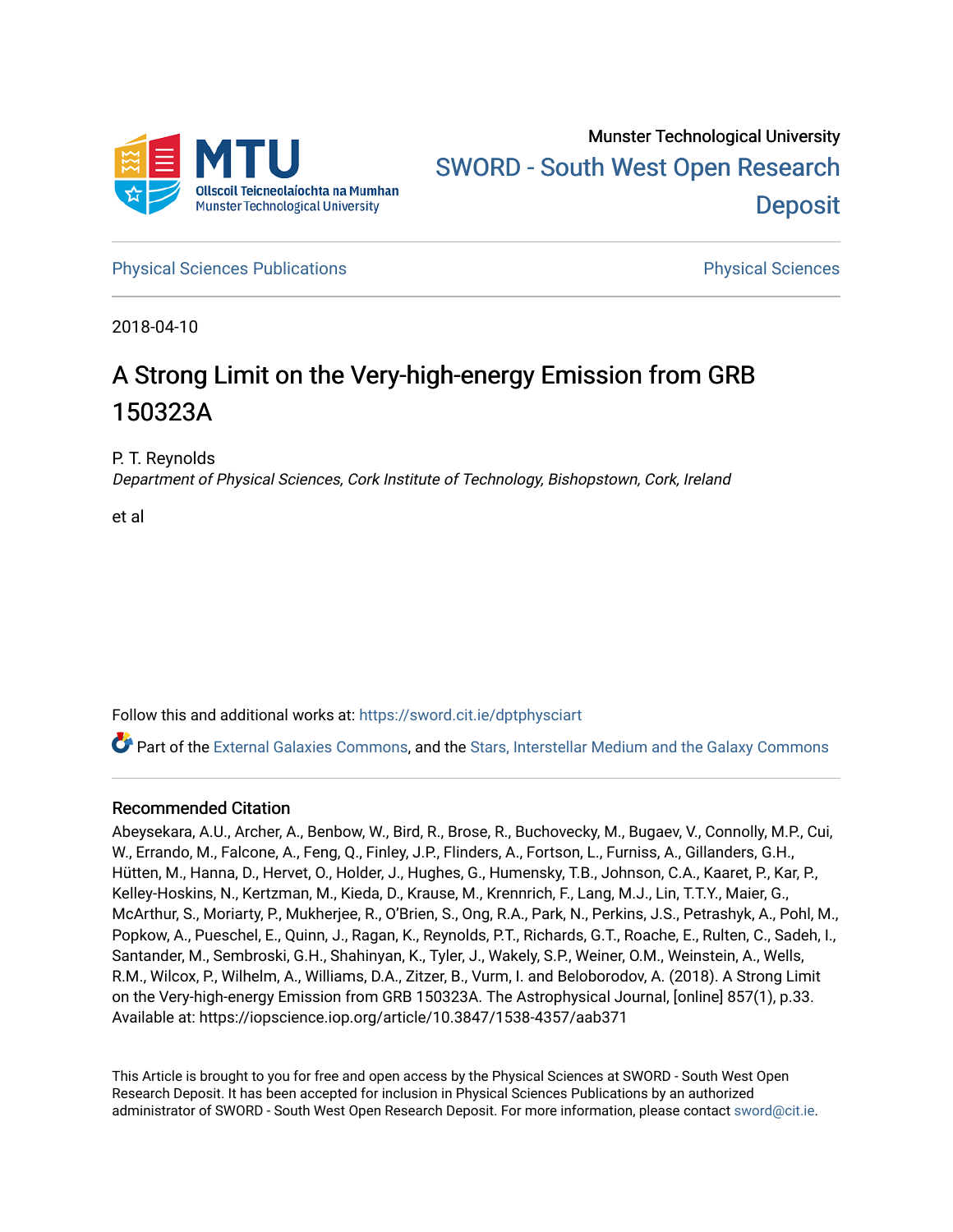

# A Strong Limit on the Very-high-energy Emission from GRB 150323A

A. U. Abeysekara<sup>1</sup>[,](https://orcid.org/0000-0003-2098-170X) A. Archer<sup>2</sup>, W. Benbow<sup>3</sup> <sup>O</sup>, R. Bird<sup>[4](https://orcid.org/0000-0002-4596-8563)</sup> <sup>O</sup>, R. Brose<sup>5,6</sup>, M. Buchovecky<sup>4</sup>, V. Bugaev<sup>2</sup>, M. P. Connolly<sup>7</sup>, W. Cui<sup>8,[9](https://orcid.org/0000-0002-6324-5772)</sup>  $\bullet$ , M. Errando<sup>[2](https://orcid.org/0000-0002-1853-863X)</sup>  $\bullet$ , A. Falcone<sup>1[0](https://orcid.org/0000-0003-2098-170X)</sup>, Q. Feng<sup>[1](https://orcid.org/0000-0001-6674-4238)1</sup>  $\bullet$ [,](https://orcid.org/0000-0003-1614-1273) J. P. Finley<sup>8</sup> $\bullet$ , A. Flinders<sup>1</sup>, L. Fortson<sup>12</sup>, A. Furniss<sup>1[3](https://orcid.org/0000-0003-1614-1273)</sup> $\bullet$ , G. H. Gillanders<sup>[7](https://orcid.org/0000-0001-8763-6252)</sup> $\bigcirc$ , M. Hütten<sup>[6](https://orcid.org/0000-0002-1853-863X)</sup>, D. Hanna<sup>[1](https://orcid.org/0000-0002-8513-5603)1</sup> $\bigcirc$ , O. Hervet<sup>[14](https://orcid.org/0000-0001-6674-4238)</sup>, J. Holder<sup>15</sup>, G. Hughes<sup>3</sup>, T. B. Humensky<sup>16</sup>, C. A. Johnson<sup>1[4](https://orcid.org/0000-0002-0641-7320)</sup> $\bigcirc$ [,](https://orcid.org/0000-0002-0641-7320) P. Kaaret<sup>1[7](https://orcid.org/0000-0003-4641-4201)</sup> (D[,](https://orcid.org/0000-0001-7595-0914) P. Kar<sup>1</sup>, N. Kelley-Hoskins<sup>[6](https://orcid.org/0000-0001-7595-0914)</sup>, M. Kertzman<sup>[1](https://orcid.org/0000-0003-4785-0101)8</sup>, D. Kieda<sup>1</sup> (D, M. Krause<sup>6</sup> (D, F. Krennrich<sup>19</sup>, M. J. Lang<sup>7</sup> (D, T. T. Y. Lin<sup>11</sup>, G. Maier<sup>[6](https://orcid.org/0000-0001-9868-4700)</sup>  $\bullet$ [,](https://orcid.org/0000-0001-9868-4700) S. McArthur<sup>8</sup>, P. Moriarty<sup>7</sup>, R. Mukherjee<sup>2[0](https://orcid.org/0000-0002-3223-0754)</sup> $\bullet$ , S. O'Brien<sup>[2](https://orcid.org/0000-0003-4641-4201)1</sup>, R. A. Ong<sup>4</sup>, N. Park<sup>22</sup>, J. S. Perkins<sup>2[3](https://orcid.org/0000-0001-9608-4023)</sup> $\bullet$ , A. Petrashyk<sup>16</sup>, M. Pohl<sup>[5](https://orcid.org/0000-0002-1408-807X),[6](https://orcid.org/0000-0002-0529-1973)</sup>  $\bullet$ [,](https://orcid.org/0000-0002-1408-807X) A. Popkow<sup>[4](https://orcid.org/0000-0002-3157-8839)</sup> $\bullet$ , E. Pueschel<sup>6</sup> $\bullet$ , J. Quinn<sup>[21](https://orcid.org/0000-0002-3223-0754)</sup>, K. Ragan<sup>11</sup>, P. T. Reynolds<sup>24</sup>, G. T. Richards<sup>25</sup> $\bullet$ , E. Roache<sup>3</sup>, C. Rulten<sup>[12](https://orcid.org/0000-0001-7861-1707)</sup>, I. Sadeh<sup>6</sup>, M. Santander<sup>[2](https://orcid.org/0000-0001-5128-4160)0</sup>, G. H. Sembroski<sup>8</sup>, K. Shahinyan<sup>12</sup> (0, J. Tyler<sup>11</sup>, S. P. Wakely<sup>22</sup>, O. M. Weiner<sup>16</sup>, A. Weinstein<sup>19</sup>, R. M. Wells<sup>19</sup>, P. Wilcox<sup>17</sup>, A. Wilhelm<sup>5,6</sup>, D. A. Williams<sup>1[4](https://orcid.org/0000-0003-2740-9714)</sup> (0, B. Zitzer<sup>11</sup>, (VERITAS Collaboration)

**Indrek Vurm<sup>1[6](https://orcid.org/0000-0003-1336-4746)</sup> (D)**, and Andrei Beloborodov<sup>16</sup><br><sup>1</sup> Department of Physics and Astronomy, University of Utah, Salt Lake City, UT 84112, USA

<sup>2</sup> Department of Physics, Washington University, St. Louis, MO 63130, USA<br><sup>3</sup> Fred Lawrence Whipple Observatory, Harvard-Smithsonian Center for Astrophysics, Amado, AZ 85645, USA<br><sup>4</sup> Department of Physics and Astronomy, U

For Summary Summary Summary Summary Summary Summary<br>
Summary Summary Summary Summary Summary Summary Summary Summary Summary Summary Summary Summary Summary Summary Summary Summary Summary Summary Summary Summary Summary S

<sup>9</sup> Department of Physics and Center for Astrophysics, Tsinghua University, Beijing 100084, People's Republic of China<br>
10 Department of Astronomy and Astrophysics, 525 Davey Lab, Pennsylvania State University, University

<sup>20</sup> Department of Physics and Astronomy, Barnard College, Columbia University, NY 10027, USA; mukherj@barnard.edu<br><sup>21</sup> School of Physics, University College Dublin, Belfield, Dublin 4, Ireland<br><sup>22</sup> Enrico Fermi Institute

Received 2017 August 16; revised 2018 January 26; accepted 2018 February 24; published 2018 April 10

#### Abstract

On 2015 March 23, the Very Energetic Radiation Imaging Telescope Array System (VERITAS) responded to a Swift-Burst Alert Telescope (BAT) detection of a gamma-ray burst, with observations beginning 270 s after the onset of BAT emission, and only 135 s after the main BAT emission peak. No statistically significant signal is detected above 140 GeV. The VERITAS upper limit on the fluence in a 40-minute integration corresponds to about 1% of the prompt fluence. Our limit is particularly significant because the very-high-energy (VHE) observation started only ∼2 minutes after the prompt emission peaked, and Fermi-Large Area Telescope observations of numerous other bursts have revealed that the high-energy emission is typically delayed relative to the prompt radiation and lasts significantly longer. Also, the proximity of GRB 150323A ( $z = 0.593$ ) limits the attenuation by the extragalactic background light to ∼50% at 100–200 GeV. We conclude that GRB 150323A had an intrinsically very weak high-energy afterglow, or that the GeV spectrum had a turnover below ∼100 GeV. If the GRB exploded into the stellar wind of a massive progenitor, the VHE non-detection constrains the wind density parameter to be  $A \gtrsim 3 \times 10^{11}$  g cm<sup>-1</sup>, consistent with a standard Wolf–Rayet progenitor. Alternatively, the VHE emission from the blast wave would be weak in a very tenuous medium such as the interstellar medium, which therefore cannot be ruled out as the environment of GRB 150323A.

Key words: gamma rays: general – gamma-ray burst: general – gamma-ray burst: individual (GRB 150323A)

#### 1. Introduction

### 1.1. High-energy Radiation from Gamma-Ray Bursts

Gamma-ray bursts (GRBs) are thought to be powered by ultrarelativistic jets associated with the birth of a compact object. The bulk of their radiation is typically received over

several seconds (the so-called prompt emission), with spectral peaks clustering around a few hundred keV. In contrast, the more long-lived afterglows have been observed across the entire electromagnetic spectrum—from radio to GeV gammarays. In particular, the Fermi-Large Area Telescope (LAT) detects approximately 10 GRBs per year, or roughly 10% of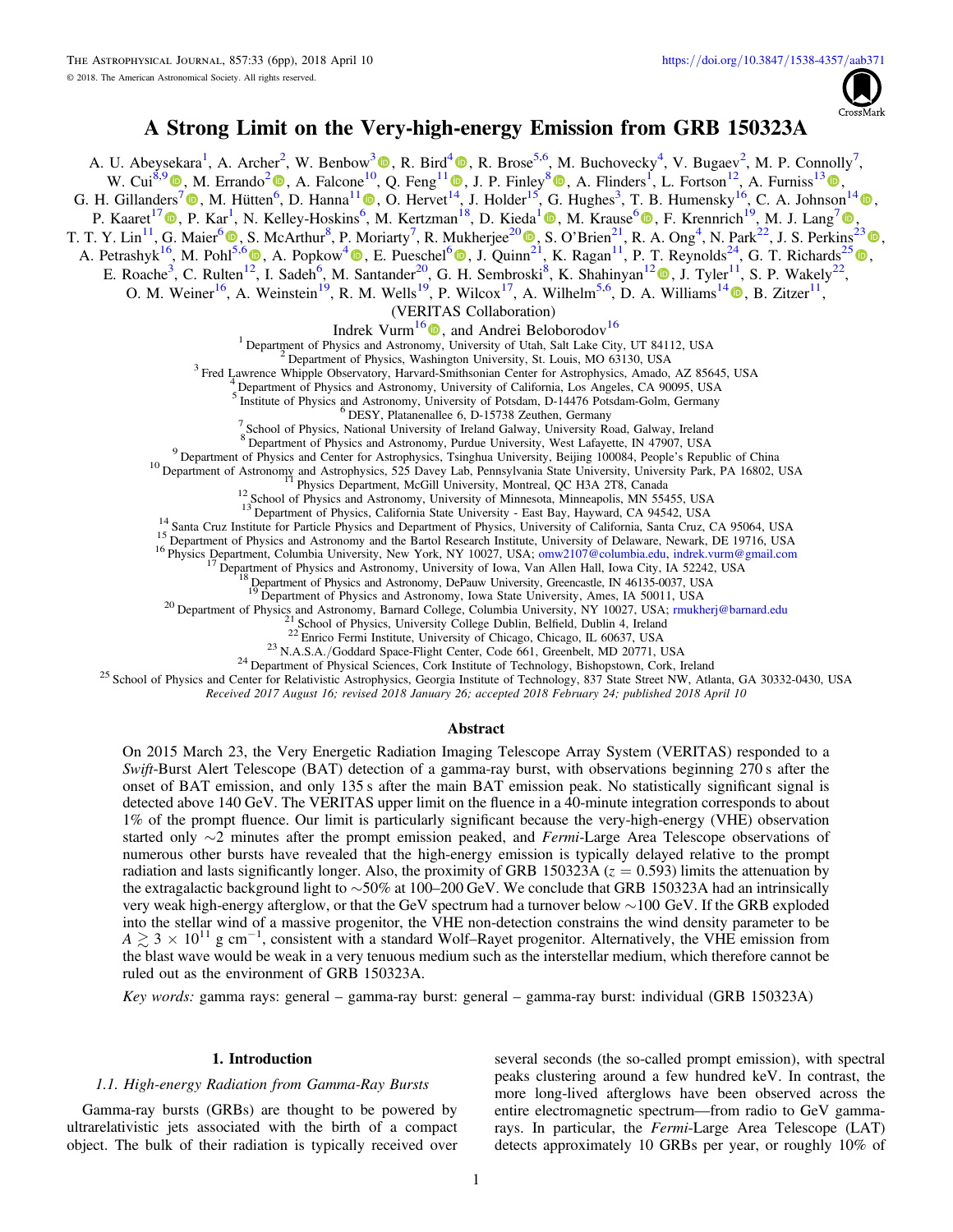GRBs that occur in its field of view (Ackermann et al. [2013](#page-6-0)). The photon indices measured by LAT cluster around  $\Gamma = 2$ (i.e., constant energy per logarithmic frequency interval), without a high-energy spectral break or cutoff; this suggests that substantial energy could be emitted above ∼100 GeV, where it could be detected by imaging atmospheric Cherenkov telescopes (IACTs). LAT-detected afterglows roughly decay as  $1/t$ , with no clear cutoff and are often observed for hundreds of seconds before the emission becomes too faint for detection. In the case of the bright and nearby GRB 130427A, LAT detected the afterglow for several hours (Ackermann et al. [2014](#page-6-0)).

The main advantage of Cherenkov instruments is their large effective area, several orders of magnitude above space-based instruments such as LAT, which more than compensates for the smaller photon flux at very high energies (VHE;  $E >$ 100 GeV) unless the spectrum is extremely steep. Gamma-ray burst locations have indeed been observed by IACTs, and are considered a high-priority target. However, none have been detected to date (e.g., Albert et al. [2007;](#page-6-0) Aharonian et al. [2009](#page-6-0); Acciari et al. [2011](#page-6-0)). Air-shower detectors, which are most sensitive at energies above ∼10 TeV, have also failed to conclusively detect any of the bursts they observed (e.g., Abdo et al. [2007](#page-6-0), Alfaro et al. [2017](#page-6-0)). There was a hint of possible emission from GRB 970417A; however, the significance of the signal was not considered high enough to indicate unambiguous detection (Atkins et al. [2000](#page-6-0)). Overall, these nondetections most likely imply a break in the high-energy spectrum in most GRBs.

The start of IACT observations is typically delayed by a few minutes relative to the prompt trigger, when the GRB has usually already entered the afterglow stage. In a sparse environment like the interstellar medium (ISM), such delays are comparable to the time it takes for the jet to transfer a sizable fraction of its kinetic energy to the external medium via the forward shock. Furthermore, given the typical jet Lorentz factors of a few hundred, the average energy available per particle at the shock is in the TeV range during the early afterglow. The external blast wave is thus expected to be a bright TeV emitter during the first minutes (e.g., Meszaros & Rees [1994](#page-6-0)), regardless of the efficiency of non-thermal particle acceleration at the shock. On the other hand, a lack of TeV emission from a bright nearby burst such as GRB 150323A may indicate that the jet has undergone rapid early deceleration in a dense environment such as the stellar wind of the Wolf– Rayet progenitor (Vurm & Beloborodov [2017](#page-6-0)). Thus, TeV emission constitutes a relatively clean probe of the GRB environment and early blast wave evolution.

#### 1.2. VERITAS GRB Observations

VERITAS (the Very Energetic Radiation Imaging Telescope Array System) is an IACT array, which is the most sensitive type of instrument for detecting astrophysical gamma-ray emission at ∼1 TeV energies (Holder et al. [2009](#page-6-0)). IACT arrays rely on the detection of Cherenkov light induced by particles in extensive air showers that were initiated by energetic astrophysical particles entering the atmosphere. The showers are imaged with multiple telescopes, allowing their incoming directions and energies to be reconstructed. VERITAS is sensitive to gamma-rays with energies from about 85 GeV to more than 30 TeV (Park [2005](#page-6-0)).

When VERITAS receives a burst alert through the GRB Coordinates Network (GCN; Barthelmy [2008](#page-6-0)), the on-site

observers are prompted to slew the telescopes to the burst position barring any constraints, such as the position of the Moon or the elevation of the burst. The delay between trigger and observation, which involves the arrival time of the alert, response by VERITAS observers, and telescope slewing, is usually on the order of a few minutes (Acciari et al. [2011](#page-6-0)).

GRBs have not been detected at energies greater than 100 GeV by any instrument to date. Previous observations of Swift GRBs by VERITAS placed limits on the possibility of particularly strong VHE emission from these bursts (Acciari et al. [2011](#page-6-0)). At the time of this work, VERITAS has observed more than 150 gamma-ray burst positions, with 50 observations made within 180 s of the satellite trigger time. Of these, followup observations exist for about 90 bursts detected by the Swift-Burst Alert Telescope (BAT), 90 bursts detected by Fermi-GBM, and 10 bursts detected by Fermi-LAT.

A study performed by Weiner ([2015](#page-6-0)) attempted to isolate the most promising gamma-ray burst observations made by VERITAS. It only considered observations of bursts that have been well localized (compared to the VERITAS point-spread function) and for which a redshift has been measured. It took into account the most important factors (outside of the burst's VHE energy output, around which there can be much uncertainty) that impact the observability of a burst: redshift, observing elevation, and observing delay. Eight bursts were identified by this analysis, and none were detected individually or with cumulative statistical tests that searched for a faint signal present in multiple observations. The most promising burst observation based on the metrics was GRB 150323A, which is the focus of this paper.

The data are analyzed using a standard VERITAS analysis package with a selection of analysis parameters that is tuned to soft spectrum-sources, similar to Aliu et al. ([2004](#page-6-0)), where the VERITAS follow-up observation of GRB 130427A is discussed. (GRB 130427A is a record-setting burst that reached the highest observed  $\gamma$ -ray fluence (Maselli et al. [2014](#page-6-0)).) The analysis we use here is similarly optimized for a source with an assumed photon index of approximately 3.5.

# 2. GRB 150323A

## 2.1. Observations of the Burst

On 2015 March 23, 02:49:14 UT, the Swift-BAT triggered on a burst with a J2000 position of  $(08^{\text{h}}32^{\text{m}}45^{\text{s}}84,$  $45^{\circ}26^{\circ}02^{\circ}4$ ) and an error radius of approximately 3 arcminutes (Amaral-Rogers et al. [2015](#page-6-0)). This error radius is both smaller than the VERITAS gamma-ray point-spread function (∼0°.1) and the VERITAS field of view (∼3°.5). This position was later refined with Swift X-ray telescope measurements to an accuracy of a few arcseconds (Goad et al. [2015](#page-6-0)). The optical afterglow was detected by the Low Resolution Imaging Spectrometer on the Keck I 10 m telescope. Several absorption and emission lines uniformly indicated the redshift of this burst to be  $z = 0.593$  (Perley & Cenko [2015](#page-6-0)). A refined analysis by Swift-BAT (Markwardt et al. [2015](#page-6-0)) found the best-fit fluence in the 15–150 keV band to be 6.1  $\times$  10<sup>-6</sup> erg cm<sup>-2</sup>. The best-fit photon index in the same spectral window was found to be 1.85.

VERITAS began observing the burst 270 s after the Swift trigger. The elevation of the source was 73°. at that time, and slowly rising (until it reached its maximum elevation of 76°–an hour later–and began to decline). The observations lasted for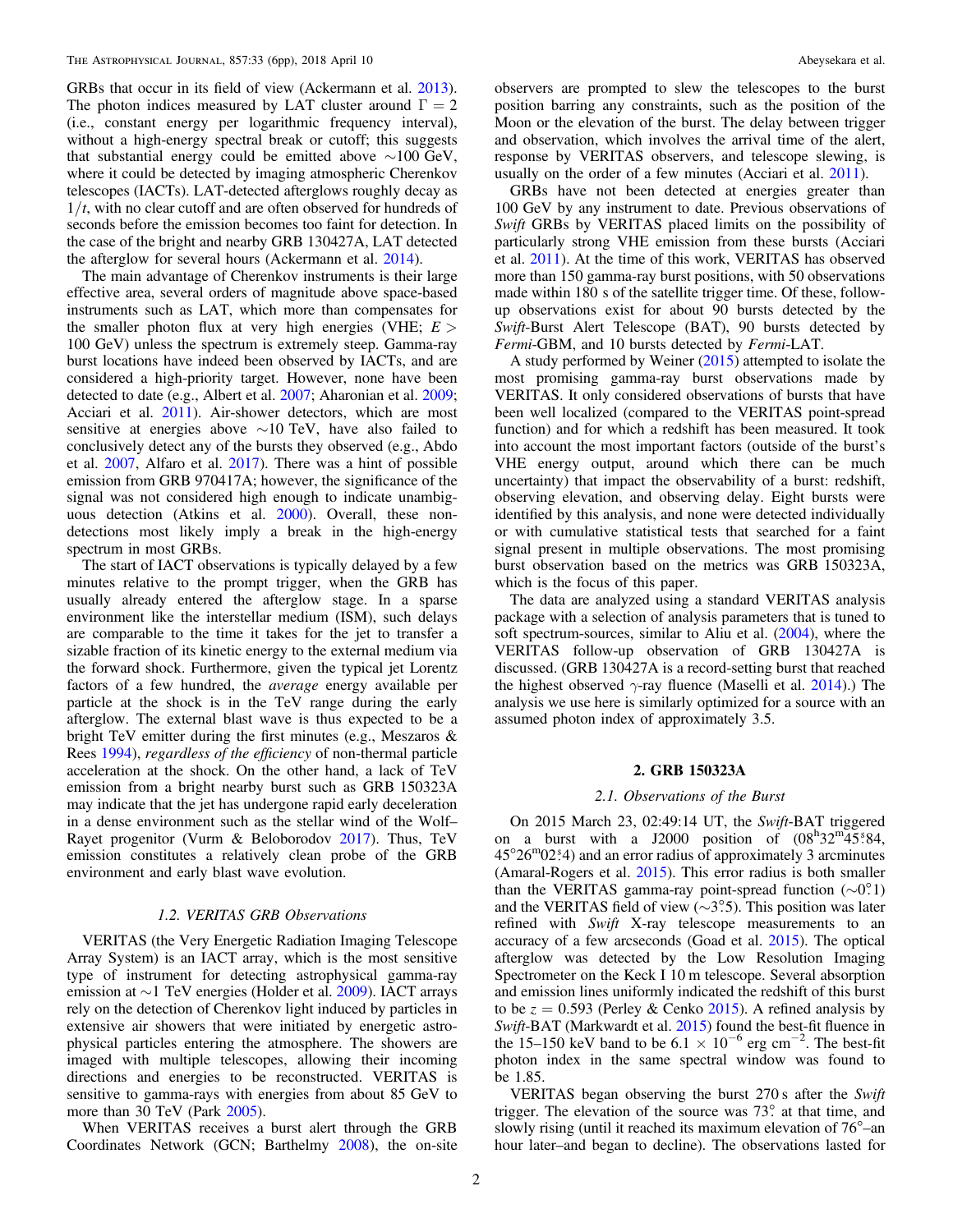170 minutes. To produce the most sensitive result, we integrated only the first 40 minutes of the observation.<sup>26</sup> This was found to be ideal in the case of a burst that has a flux roughly decaying as  $1/t$ , as typically found by *Fermi*-LAT. The analysis yielded a result of 71 events in the on-source region, 563 events in the larger region used to estimate the background, and a relative normalization between the two regions,  $\alpha$ , of 0.132, resulting in a significance of −0.36, using Equation (17) of Li & Ma ([1983](#page-6-0)).

We find the VERITAS differential upper limit (99% confidence level using the method described in Rolke et al. [2005](#page-6-0)) at 140 GeV is 3.7  $\times$  10<sup>-6</sup> TeV<sup>-1</sup> m<sup>-2</sup> s<sup>-1</sup>, and the integral upper limit from 140 GeV to 30 TeV is  $1.6 \times 10^{-7}$  m<sup>-2</sup> s<sup>-1</sup>. This upper limit assumes an intrinsic photon index of 2, and overlays extragalactic background light (EBL) absorption based on the model described in Finke et al. ([2010](#page-6-0)); attenuation by the EBL increases rapidly above ∼100 GeV and thus softens the observed spectrum of a distant source. Alternatively, the 99% confidence level upper limit can be given as 19.8 photons during the first 40 minutes of VERITAS observation.

From the differential upper limit for GRB 150323A at 140 GeV we can calculate a fluence per decade energy by assuming a photon index of 2, giving  $6.4 \times 10^{-8}$  erg cm<sup>-2</sup>. This corresponds to about 1% of the Swift-BAT detected prompt fluence.

VHE photons are known to interact with the EBL to produce electron-positron pairs, attenuating the intrinsic flux appreciably, and making sources difficult to detect from cosmological distances. The resulting gamma-ray attenuation for the VERITAS energy range becomes large at  $z \gtrsim 1$ , although this is somewhat EBL-model-dependent.<sup>27</sup> A redshift of  $0.593$  is among the lowest redshifts typically observed for a GRB (Coward et al. [2013](#page-6-0)).

The Swift-BAT light curve seen in Figure 1 places GRB 150323A into the "precursor" category, where most of the emission is produced tens to hundreds of seconds after a weak trigger event. These types of bursts can account for as few as 3% to as many as 20% of all bursts, depending on the criteria used to define them (Burlon et al. [2008](#page-6-0)). The light curve of GRB 150323A consists of one minor peak that triggered the observation, and a larger secondary peak about 135 s after the trigger. The VERITAS telescopes were on target 270 s after the BAT trigger at 02:53:44 UT, which corresponds to a 135 s delay compared to the main BAT peak. While the VERITAS observation is delayed relative to the prompt (BAT) emission, we stress that GeV observations by LAT consistently indicate a more temporally extended emission at higher photon energies (Ackermann et al. [2013](#page-6-0)). If this result extends to the VERITAS energy band, one would expect strong VHE emission, detectable by VERITAS at the time of observing. We note that GRB 150323A first entered the LAT field of view about an hour after the Swift-BAT trigger.

The VERITAS non-detection can be used to explore possible implications for GRB properties. We begin with an empirically driven calculation of the expected fluence in the VERITAS energy range, and conclude that the upper limit is strong and



Figure 1. The Swift-BAT light curve for GRB 150323A, showing both the precursor and the main emission period. The different colored plots correspond to various energy bands observed by BAT, as indicated in each subplot. This image has been taken from the batgrbproduct analysis page: http://[gcn.gsfc.](http://gcn.gsfc.nasa.gov/notices_s/635887/BA/) nasa.gov/[notices\\_s](http://gcn.gsfc.nasa.gov/notices_s/635887/BA/)/635887/BA/.

requires a more detailed theoretical analysis. Then, we discuss how the expected TeV emission depends on the blast wave energy and GRB environment, and how the measured upper limit constrains the prompt radiative efficiency and the density of the ambient medium.

## 2.2. Radiative Efficiency in the TeV Band

There are large variations among different bursts in the GeV fluence detected by LAT in comparison to the prompt fluence detected by GBM, and dimmer bursts also have light curves that decay more slowly (Lange & Pohl [2013](#page-6-0)). For brighter LAT-detected bursts, the energy emitted in the GeV band clusters around 10% of the GBM fluence (Ackermann et al. [2013](#page-6-0)). Assuming that comparable energy is emitted at higher frequencies, we calculated the expected fluence in the VERITAS band and divided it by the experimental upper limit. We have assumed that:

- (1) VHE emission begins suddenly and decays as  $1/t^{28}$
- (2) The fluence emitted in the VERITAS energy band is given by 10% of the prompt fluence detected by the BAT.<sup>29</sup>
- (3) EBL absorption follows the model by Finke (Finke et al.  $2010$ .<sup>30</sup>

 $\frac{26}{26}$  The integration time is decided by a Monte Carlo simulation of a reasonable IACT background rate, and a  $1/t$  signal at the threshold of detection. The simulation is designed to optimize the a priori expected significance for such a signal. One can find the results of an analysis of the full data set for GRB 150323A in Weiner  $(2015)$ .

 $127$  As an example, according to the model described in Finke et al. ([2010](#page-6-0)), at  $z = 1$ , about 85% of 140 GeV gamma-rays are absorbed.

 $\frac{28}{28}$  We have the emission suddenly end after 1 day, which is consistent with the typical duration of a LAT observation.

BAT and GBM cover nearby energy bands (Sakamoto et al. [2008](#page-6-0)), where in fact GBM covers a wider range of energies. In cases where the prompt emission peaks in the non-overlapping GBM band, this assumption is in fact conservative. This appears to be the case for GRB 150323A, given the hard 1.85 photon index observed by *Swift*-BAT (Markwardt et al. 2015).

 $10^{30}$  We use Finke et al. ([2010](#page-6-0)), given that it is one of the more conservative (i.e., predicts more attenuation) among the recent EBL models. For example, at our threshold energy of 140 GeV ( $z = 0.6$ ) Finke et al. ([2010](#page-6-0)) give an attenuation factor of 0.47, whereas Gilmore et al.'s ([2012](#page-6-0)) fiducial model and fixed model, Dominguez et al. ([2011](#page-6-0)), and Franceschini et al. ([2008](#page-6-0)) give factors of 0.42, 0.56, 0.55, and 0.57, respectively.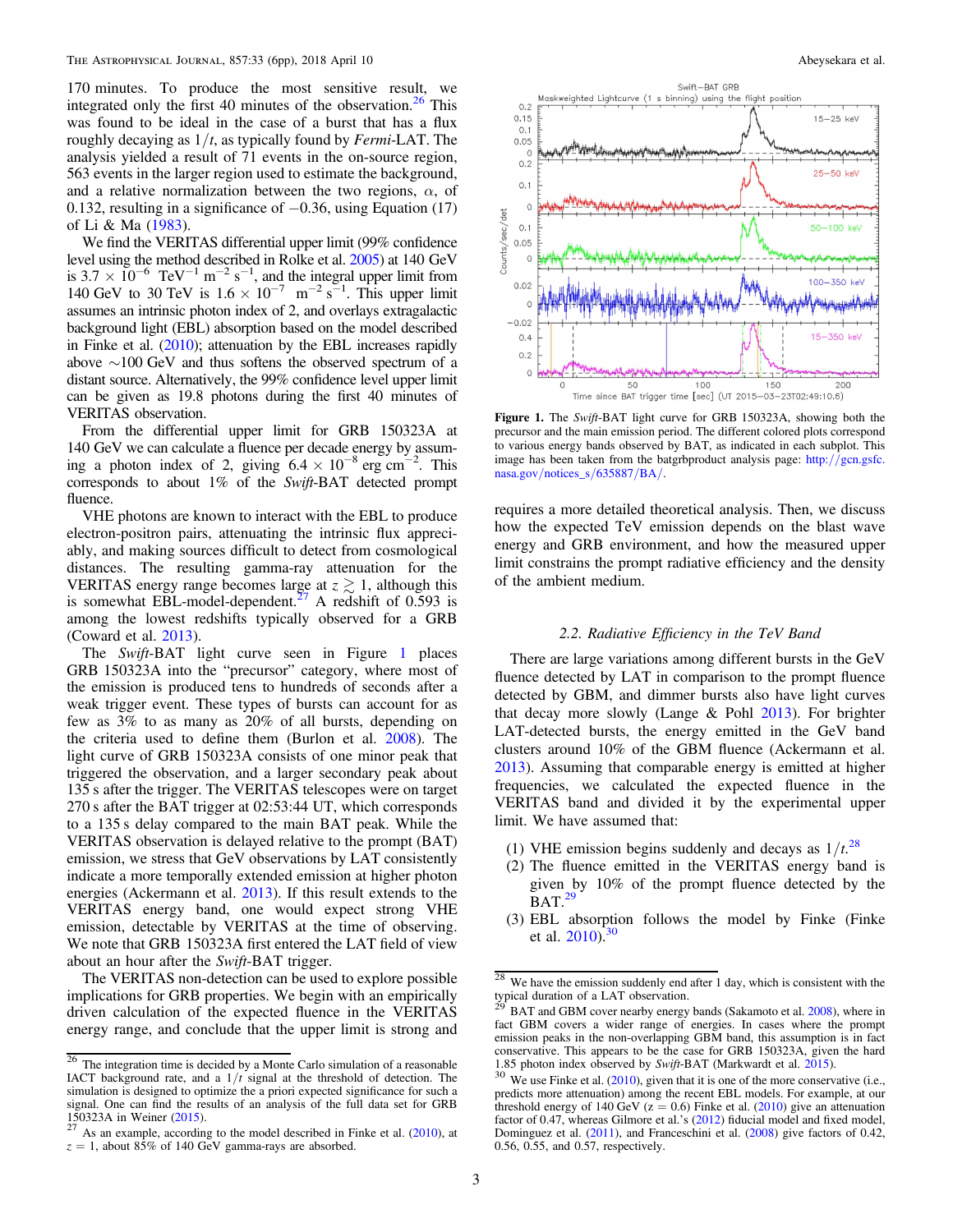Table 1 Ratio of the Model Fluence to the VERITAS Upper Limit under Different Assumptions

<span id="page-4-0"></span>

|                        | VHE emission begins 1 s after trigger $a$ | VHE emission begins 1 s after main peak (135 s) |
|------------------------|-------------------------------------------|-------------------------------------------------|
| Origin time at trigger |                                           |                                                 |
| Origin time at 135 s   | n/a                                       |                                                 |

Note. The origin time corresponds to  $t = 0$  in the  $1/t$  time-decay. As an example, an origin time of 135 s could correspond to a burst that was independent of the triggering emission. The emission start time corresponds to the fluence budget of the tev radiation under assumption (2); see the text. a Consistent with LAT observations of prompt emission delay.

(4) We approximate the VERITAS effective area as timeindependent, while in reality it is very slightly changing during the observation.

Of these assumptions, we believe (2) is the most dependent on GRB environment and theory. Assumption (1) has been established by LAT data as a good approximation,  $31$  (3) is in fact considered stringent in light of recent results (Abeysekara et al. [2015](#page-6-0)), and assumption number (4) is a very good approximation used for simplification purposes.

The resulting ratios are greater than 1 (see Table 1), indicating that the VHE emission must be weaker than expected by our extrapolation. This suggests a detailed discussion is needed, which we explore in the next section.

### 3. Theoretical Implications

The interaction between the relativistic GRB jet and the surrounding medium generates luminous high-energy emission. LAT-detected GeV emission is well-explained as radiation from the GRB blast wave loaded with electronpositron pairs (Beloborodov et al. [2014](#page-6-0)). The emission is naturally produced by inverse Compton (IC) scattering of prompt radiation by thermal pairs heated at the forward shock. The model provides good fits to the GeV data and was verified by the detection of the predicted optical counterparts with a special (model derived) light curve (Hascoët et al. [2015](#page-6-0)). In most cases, the theoretical spectra extend well above 100 GeV, where the emission can last from a few minutes up to a day. Below, we use this model to interpret the upper limit for GRB 150323A.

Recently, Vurm & Beloborodov ([2017](#page-6-0)) conducted a systematic study of both simulated as well as observed GRBs exploding into different media; they concluded that the lack of detections by current Cherenkov instruments suggests that most of them explode into a dense medium, such as the stellar wind of the progenitor star. However, the case of GRB 150323A is somewhat special owing to its relatively weak X-ray afterglow (Melandri et al. [2015](#page-6-0)), resulting in fewer targets for IC emission. Consequently, one cannot conclusively rule out the ISM as the ambient medium in this burst.

# 3.1. Wind Medium

Given its relatively modest energy budget  $\mathcal{E}_{\text{GRB}} \approx 10^{52}$  erg (Golenetskii et al. [2015](#page-6-0)), the jet of GRB 150323A expanding into the dense progenitor wind would have entered the selfsimilar deceleration regime by the time the VERITAS observation started. By this time, the dissipated luminosity at the forward shock is approximately  $L_{\text{diss}} \sim \mathcal{E}_{\text{kin}} / (4t)$ , where t is the time in the cosmological rest frame of the burst. Particle-incell simulations of collisionless shocks suggest that a fraction  $\varepsilon_e \sim 0.3$  of this energy is placed into heated thermal electrons (Sironi & Spitkovsky [2011](#page-6-0)). Unless the shock is strongly magnetized, the electrons radiate most of their energy via IC emission. The IC fluence received over a logarithmic time interval is

$$
\mathcal{F}_{\rm IC} \sim \frac{1+z}{4\pi d_L^2} t L_{\rm IC} = 8.1 \times 10^{-7} \mathcal{E}_{\rm kin,52} \left( \frac{\varepsilon_{\rm e}}{0.3} \right) \rm erg \, cm^{-2}, \quad (1)
$$

where  $L_{\text{IC}} = \varepsilon_e L_{\text{diss}}$  and the normalization of the jet kinetic energy corresponds to 50% radiative efficiency ( $\mathcal{E}_{kin} = \mathcal{E}_{GRB}$  =  $10^{52}$  erg). We use the common notation that  $X_n$  corresponds to the quantity X divided by  $10^n$  with suitable units so as to make the result dimensionless. Parameterizing the fraction of the IC energy that emerges in the VHE band as  $\varepsilon_{\text{TeV}}$ , the corresponding photon count at the detector is

$$
\mathcal{N} \sim A_{\rm eff} \frac{\varepsilon_{\rm TeV} \mathcal{F}_{\rm IC}}{\overline{E}_{\rm ph}} e^{-\tau_{\rm EBL}}
$$
  

$$
\approx 85 \mathcal{E}_{\rm kin,52} \left( \frac{A_{\rm eff}}{5 \times 10^8 \text{ cm}^2} \right) \left( \frac{\overline{E}_{\rm ph}}{140 \text{ GeV}} \right)^{-1} \left( \frac{\varepsilon_{\rm e}}{0.3} \right) \left( \frac{\varepsilon_{\rm TeV}}{0.1} \right), \tag{2}
$$

where  $e^{-\tau_{\text{EBL}}} \approx 0.47$  accounts for attenuation by the EBL at 140 GeV (Finke et al. [2010](#page-6-0)). 32

The IC spectrum of the thermal electrons has approximately the same slope as the soft target radiation; the photons upscattered into the VHE band are typically from the X-ray domain. Given the observed X-ray photon index  $\beta_X \approx 2.0$ (Melandri et al. [2015](#page-6-0)), the gamma-ray spectrum during the VERITAS observation is expected to be flat in terms of energy per logarithmic frequency interval. The spectrum cuts off at  $E_{\text{max}} = \Gamma \gamma_{\text{th}} m_{\text{e}} c^2$ , where  $\gamma_{\text{th}}$  is the average Lorentz factor of thermal electrons heated in the forward shock. Even if  $E_{\text{max}} \gg 100 \text{ GeV}$  during the VERITAS observation, the observable window is limited: EBL absorption suppresses emission above  $E \sim 300 \,\text{GeV}$ , and the sensitivity of Cherenkov instruments declines below  $\sim$ 100 GeV. In this case  $\varepsilon_{\text{TeV}} = 0.1$ is a reasonable estimate, and Equation (2) predicts about a hundred detectable counts, well above the upper limit of 20 from the 40-minute VERITAS observation. On the other hand, if  $E_{\text{max}} \lesssim 100 \text{ GeV}$  throughout the observation, then effectively  $\varepsilon_{\text{TeV}} = 0$  and no VHE emission is expected.<sup>33</sup> We consider it likely that this is the reason for the non-detection of GRB

 $31$  LAT results show that in the GeV band, afterglow fluence is comparable to prompt fluence, and decays approximately as  $1/t$  (Ackermann et al. [2013](#page-6-0)).

 $\frac{32}{33}$  See footnote 30.<br>33 In our discussion we are neglecting the additional contribution from a possible non-thermal population of *accelerated* leptons. Their energy budget is expected to be significantly lower, but could also contribute to the VHE emission.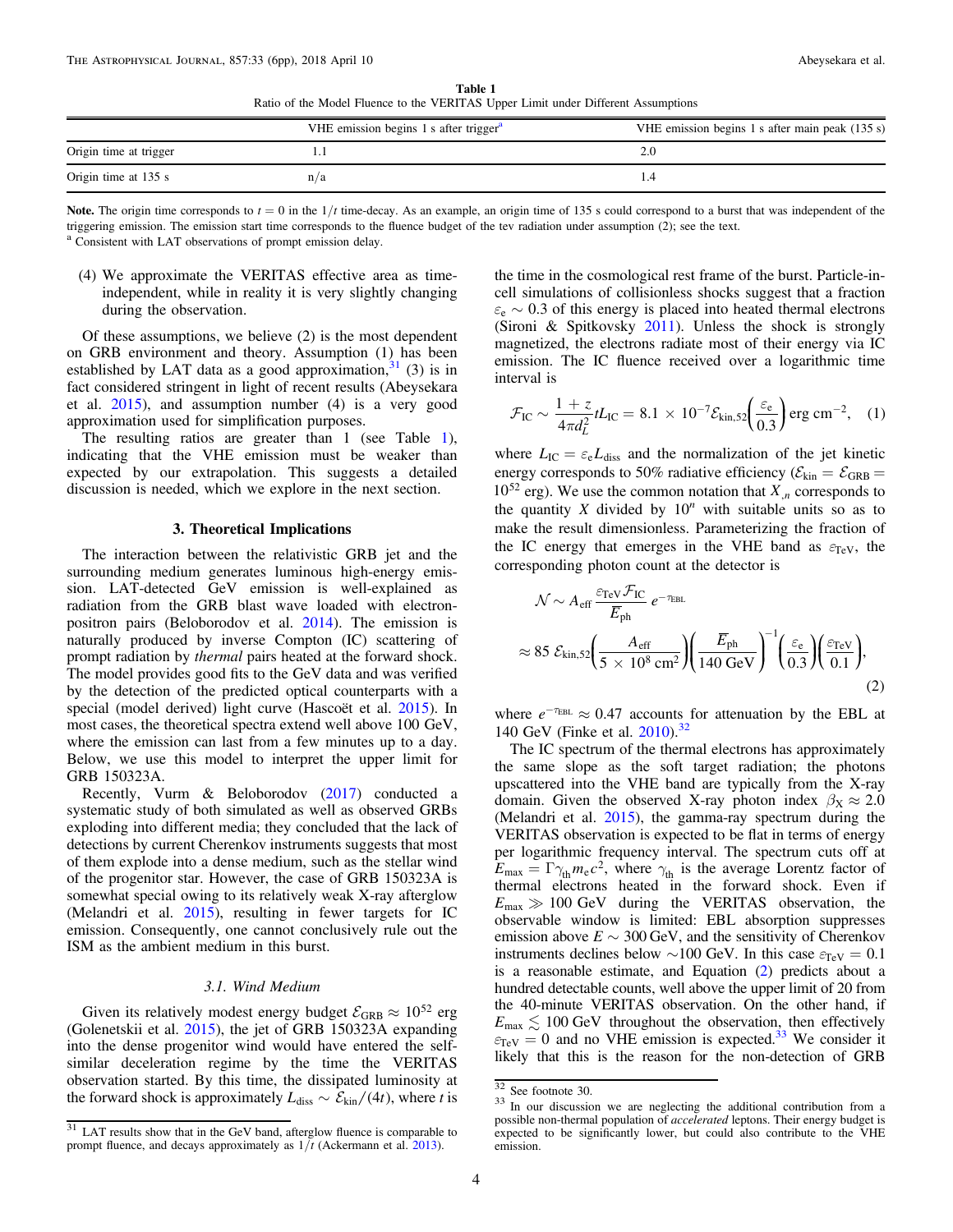150323A by VERITAS: the thermal IC emission cuts off below 100 GeV, while the IC component from non-thermal accelerated electrons is too weak to be detected.

Over most of the afterglow stage the maximal IC photon energy from thermal electrons is controlled by the Lorentz factor of the forward shock. However, during the first minute after the explosion, the prompt radiation ahead of the forward shock loads the ambient medium with a large number of pairs (Meszaros & Rees [1994](#page-6-0); Thompson & Madau [2000](#page-6-0); Beloborodov [2002](#page-6-0)); consequently, the average energy per lepton is low and *E*max is below the VHE band. The pair loading ends at (Thompson & Madau [2000](#page-6-0); Beloborodov [2002](#page-6-0))

$$
R_{\text{load}} = 5.7 \times 10^{15} \, \mathcal{E}_{\text{GRB}, 52}^{1/2} \text{ cm.} \tag{3}
$$

The turnover of the IC spectrum attains its maximal value at this radius:

$$
E_{\text{max}}(R_{\text{load}}) \approx \Gamma \gamma_{\text{th}} m_{\text{e}} c^2 |_{R_{\text{load}}} \approx \Gamma^2 \mu_{\text{e}} \varepsilon_{\text{e}} m_{\text{p}} c^2 |_{R_{\text{load}}}
$$
  
= 
$$
440 \frac{\mathcal{E}_{\text{kin},52}}{A_{11} \mathcal{E}_{\text{GRB},52}^{1/2}} \left(\frac{\varepsilon_{\text{e}}}{0.3}\right) \text{GeV},
$$
 (4)

where  $\gamma_{\text{th}} = \Gamma \mu_{\text{e}} \varepsilon_{\text{e}} m_{\text{p}} / m_{\text{e}}$ , A is the wind density parameter (a standard density Wolf–Rayet wind has  $A \sim 3 \times 10^{11}$  g cm<sup>-1</sup>),  $\mu_e = 2$  is the mean molecular weight per proton in a Wolf–Rayet progenitor wind, and we have used  $\Gamma = [\mathcal{E}_{kin} / (8\pi c^2 AR)]^{1/2}$ for the self-similarly decelerating blast wave. This occurs at observer time

$$
t_{\text{load}} \approx \frac{(1+z)R}{2c\Gamma^2} \bigg|_{R_{\text{load}}} = 190 \frac{A_{11}}{\mathcal{E}_{\text{kin},52}} \mathcal{E}_{\text{GRB},52} \text{ s.}
$$
 (5)

The VHE IC emission is suppressed at all times if  $E_{\text{max}}(R_{\text{load}}) < (1 + z) \times 100 \text{ GeV}$ , which yields a constraint

$$
\frac{\mathcal{E}_{\text{kin,52}}}{A_{11}} \lesssim 0.36 \ \mathcal{E}_{\text{GRB,52}}^{1/2} \left(\frac{\varepsilon_{\text{e}}}{0.3}\right)^{-1} \text{erg.}
$$

This condition is marginally satisfied in a standard density Wolf–Rayet wind with  $A \sim 3 \times 10^{11}$  g cm<sup>-1</sup> if the jet is at least moderately radiatively efficient in the prompt phase, i.e.,  $\mathcal{E}_{kin} \lesssim \mathcal{E}_{GRB} \approx 10^{52}$  erg.

In typical bursts, the pair-production opacity due to the X-ray afterglow photons suppresses the VHE emission at early times. However, for GRB 150323A it can be shown that attenuation by intrinsic  $\gamma\gamma$ -absorption was at most marginal at  $t \gtrsim 300$  s (after the steep early decline of the X-ray light curve), owing to its comparatively weak X-ray afterglow. It can also be shown that in a wind medium the weak X-ray afterglow nevertheless provides sufficient targets for marginally efficient IC cooling of the VHE emitting electrons.

## 3.2. ISM

In the low-density ISM the jet decelerates significantly later than in the wind medium, and  $E_{\text{max}} \gg 100 \text{ GeV}$  at  $R_{\text{load}}$ . The dissipation rate at the forward shock peaks at the deceleration radius

$$
R_{\text{dec}} = \left(\frac{3\mathcal{E}_{\text{kin}}}{8\pi m_{\text{p}}c^2n\Gamma_{\text{jet}}^2}\right)^{1/3} = 4.0 \times 10^{16} \frac{\mathcal{E}_{\text{kin},52}^{1/3}}{n^{1/3} \Gamma_{\text{jet},2}^{2/3}} \text{ cm}, \quad (7)
$$

where  $\Gamma_{\text{jet}}$  is the initial jet Lorentz factor. The corresponding observer time for redshift  $z = 0.6$  is  $t_{\text{dec}} = 230 \mathcal{E}_{\text{kin,52}}^{1/3} \Gamma_{\text{jet,2}}^{-8/3} n^{-1/3}$  s. Since  $R_{\text{dec}} > R_{\text{load}}$ , the VHE emission is also expected to peak near  $R_{\text{dec}}$ .

At  $R > R_{\text{dec}}$  the shock-dissipated luminosity is  $L_{\text{diss}} \sim$  $3\mathcal{E}_{\text{kin}}/(8t)$ , i.e., comparable to that in the wind medium. However, owing to the larger characteristic R and  $\Gamma$  in the ISM, along with the weak X-ray afterglow of GRB 150323A, the shock-heated electrons are unable to cool/radiate efficiently. The ratio of expansion and IC cooling times for post-shock thermal electrons at  $t_{\text{dec}}$  is (Vurm & Beloborodov [2017](#page-6-0))

$$
\frac{t_{\text{dyn}}}{t_{\text{IC}}} = \frac{4\sigma_{\text{T}}u_{\text{X}}\gamma_{\text{th}}}{3m_{\text{e}}c} = 0.028 \frac{n^{1/3}}{\mathcal{E}_{\text{kin},52}^{1/3}\Gamma_{\text{jet},2}^{4/3}} L_{\text{X},46} \bigg(\frac{\varepsilon_{\text{e}}}{0.3}\bigg). \tag{8}
$$

Here,  $L_X$  is X-ray afterglow luminosity that provides the targets for IC scattering and  $u_X = L_X/(4\pi cR^2\Gamma^2)$  is the comoving radiation energy density; in Equation  $(8)$   $L_X$  is normalized to the observed value just after the steep decline that ends at ∼500 s.

In the slow-cooling regime the electrons radiate only a fraction  $\sim t_{\text{dyn}}/t_{\text{IC}}$  of their energy before cooling adiabatically, which amounts to a few percent using our fiducial parameters. Including this factor, the count estimate ([2](#page-4-0)) becomes consistent with a non-detection. Note, however, that the VERITAS observation started during the steep X-ray decay; the X-ray luminosity was above  $10^{47}$  erg s<sup> $-1$ </sup> for the first 50 s of observation. Although it suggests that VHE gamma-rays from this brief epoch could have been detectable, it does not constitute sufficient evidence to rule out the ISM as the environment of GRB 150323A.

#### 4. Conclusions

We report the VERITAS observation of GRB 150323A, a promising candidate for the detection of VHE gamma-rays owing to its relative proximity ( $z = 0.593$ ), high observing elevation, and the rapid response time of VERITAS, 270 s from the Swift/BAT trigger. No statistically significant signal was detected. We place a 99% confidence level differential upper limit on the 140 GeV fluence at  $6.4 \times 10^{-8}$  erg cm<sup>-2</sup>, which constitutes  $\sim$ 1% of the prompt fluence. For comparison, the average GeV fluence of LAT-detected GRBs is  $\sim$ 10% of the prompt (Ackermann et al. [2013](#page-6-0)) (unfortunately, no LAT observations are available for GRB 150323A). A naive extrapolation of the approximately flat spectra typically observed in the LAT band (in terms of  $\nu F_\nu$ ) would place a comparable amount of energy in the VHE band. The LAT emission usually peaks within the first ∼10 s, and decays as  $t^{-\alpha}$ , where  $\alpha \sim 1$ . Thus, even accounting for the additional delay, the deep VHE limit for GRB 150323A suggests that either (1) it had an intrinsically very weak high-energy afterglow (possibly hinted at by its weak X-ray afterglow), or (2) the GeV spectrum had a turnover below ∼100 GeV.

From a theoretical perspective, the energy dissipated by the relativistic blast wave of GRB 150323A would have been sufficient for a VERITAS detection if even ∼1% of the dissipated energy was radiated in the VHE band, unless the prompt radiative efficiency was extremely high (i.e., almost no energy was left for the blast wave,  $\mathcal{E}_{kin} \ll \mathcal{E}_{GRB}$ ). Using a "minimal" model where the high-energy emission is produced by shock-heated thermal electrons upscattering the (observed) X-ray afterglow radiation, we were able to place a constraint on the ratio of the blast wave kinetic energy and the ambient medium density. The high-energy turnover of the IC spectrum